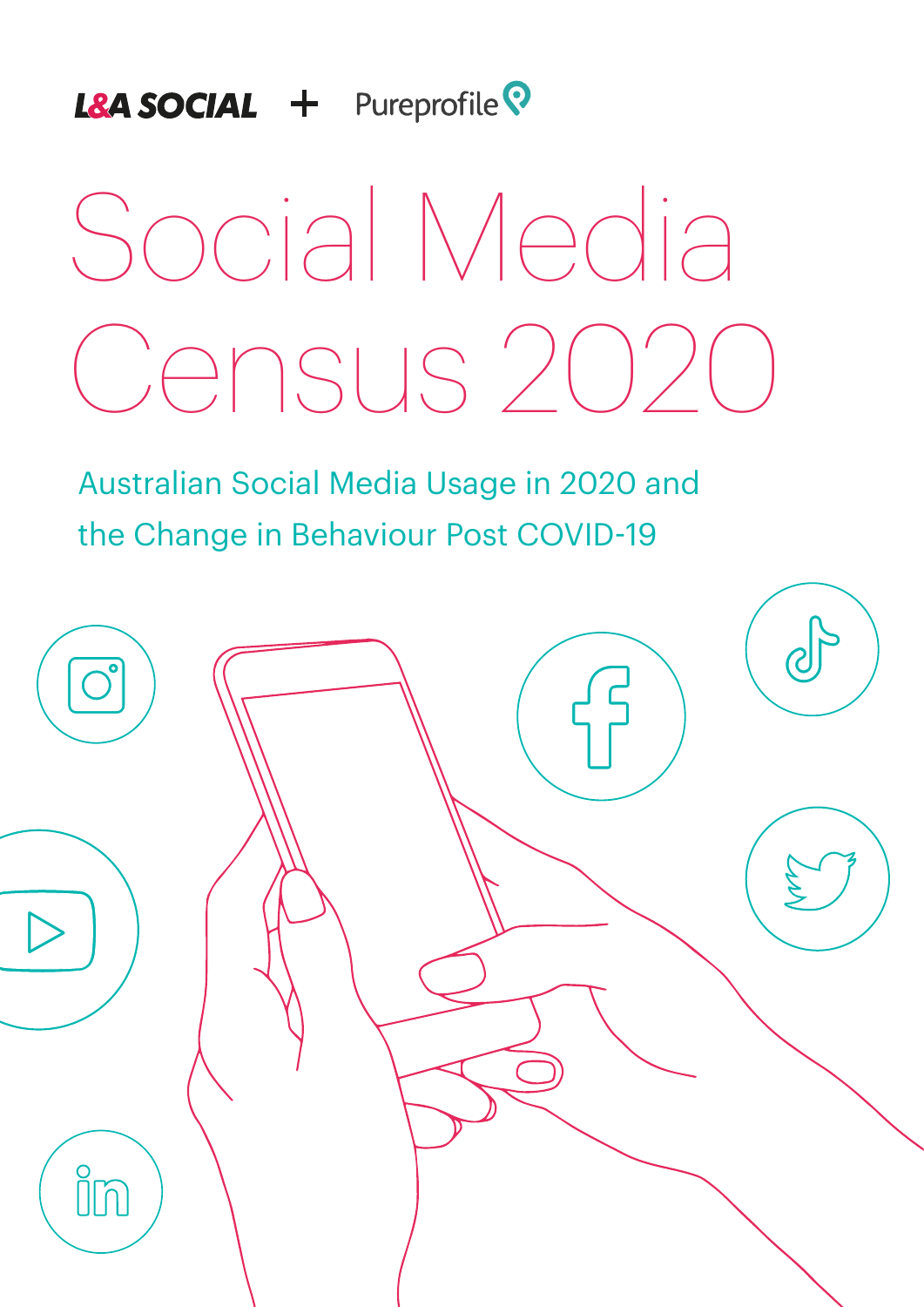# Hello and welcome to our F21 Social Media Census!

Undoubtedly, the last few months have been a wild ride for Australia, from the bushfires to COVID-19 and all of the economic uncertainty that has ensued due to these factors **our worlds, and daily behaviours and habits have been turned upside down**.

At the start of the year, we set out to run the social media census in partnership with the incredible market research company, Pureprofile. Our mission was to research the Australian landscape and measure our online behaviours, purchasing patterns, and most important, what our communities want to see and hear from us: the brands that market to them. We ran our survey in late January, did our data analysis and were ready for release, and then we all know what happened then! **COVID-19 hit** — and online behaviour changed, with eyeballs stuck to our screens for news updates, connecting with our families, and keeping ourselves entertained in lockdown. We felt it wasn't fair to continue on as is and publish our census until we ran an update, and here we are today.

The report you will read through today contains valuable and hands on learnings from 2 census reports, one research survey ran in January, and a follow-up research report ran in June.

In this report, **we uncover insights across the key areas of social media consumption and behaviour patterns across Australians**. From the platform usage & functionality through to where Australians are purchasing, what they are purchasing and what messaging from a brand is most likely to influence their ongoing relationship with that brand.

We hope you find this data useful and it helps you and your brand craft meaningful social media strategies to deeply connect with your customers.

Evoria

**Gina Lednyak** Founder & CEO L&A Social Media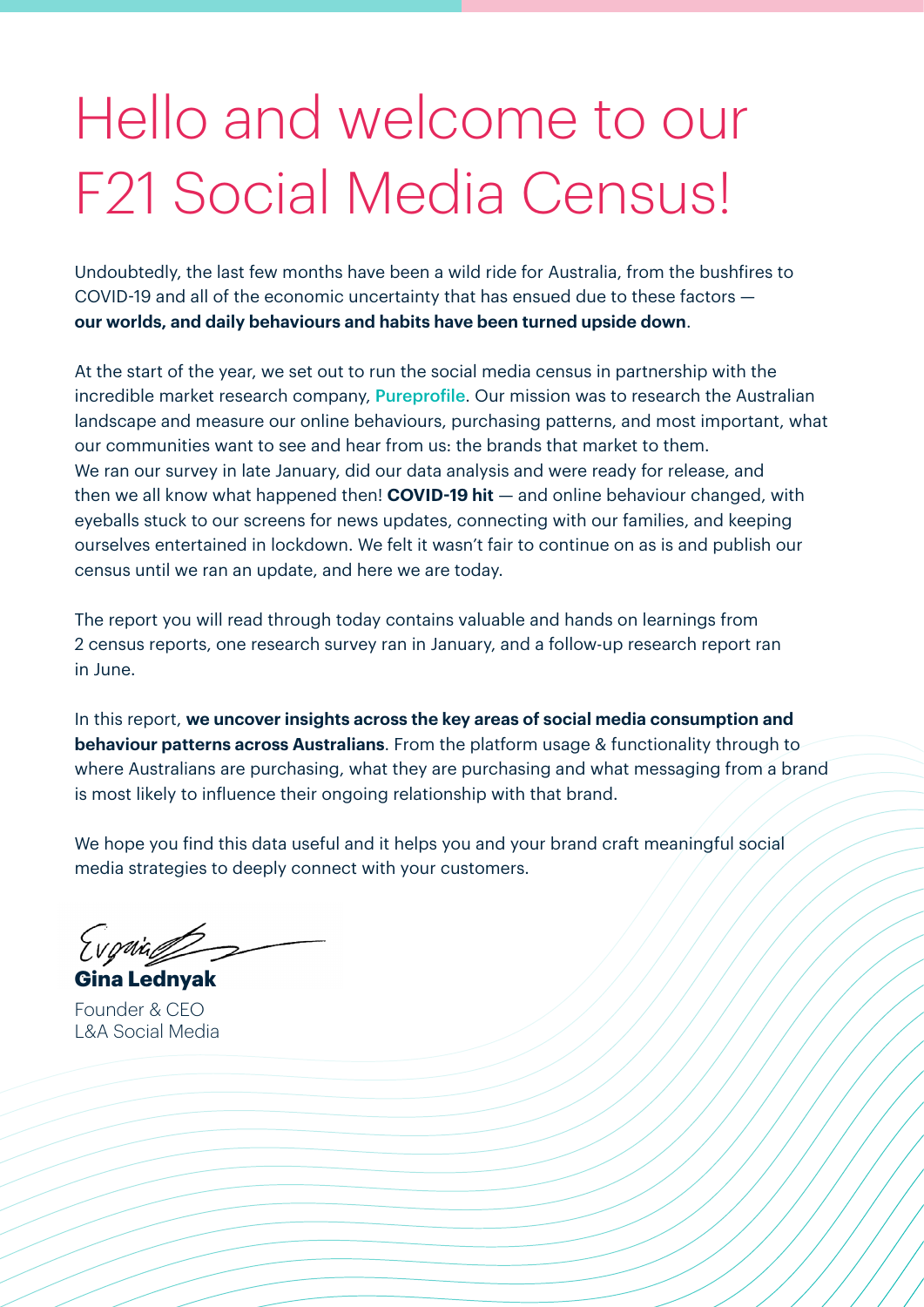### Contents

|                              | Our Attitudes Toward Social Media 13                     |
|------------------------------|----------------------------------------------------------|
| The Census Methodology  4    | Brand Interaction on Social Media<br>14                  |
| Specific Media Activities  6 | What Matters Most to Us<br>15<br>When Following a Brand? |
|                              | 16                                                       |
| We Use Social Media          |                                                          |
|                              | 18                                                       |

#### ABOUT THE COMPANIES

#### **L&A SOCIAL**

L&A Social is Australia's leading independent social media agency. We work across global brands from our Sydney HQ, and have helped hundreds of world renowned brands achieve tangible business results through end-to-end social.

We believe in leaving things better than we found them. For us, this means doing our part to make the world a better place, connecting people with brands that are tailored to their interests, and providing brands with genuine, authentic fans & powerful conversations. We mix our knowledge of the social landscape with your knowledge of your brand to develop a tailored and strategic integrated strategy that hits business objectives.

#### Pureprofile<sup>?</sup>

Pureprofile is a data and insights business, underpinned by technology. We help brands and media owners identify, connect and engage with more of the people that matter, as part of a mutually beneficial relationship.

By capturing declared, first-party data and the formation of deep consumer profiles, businesses gain the ability to segment, target and engage with their audiences for the purpose of research, marketing and advertising. In exchange, consumers receive value for their data, both as an immediate reward and through the delivery of preferred, more relevant content and personalised experiences.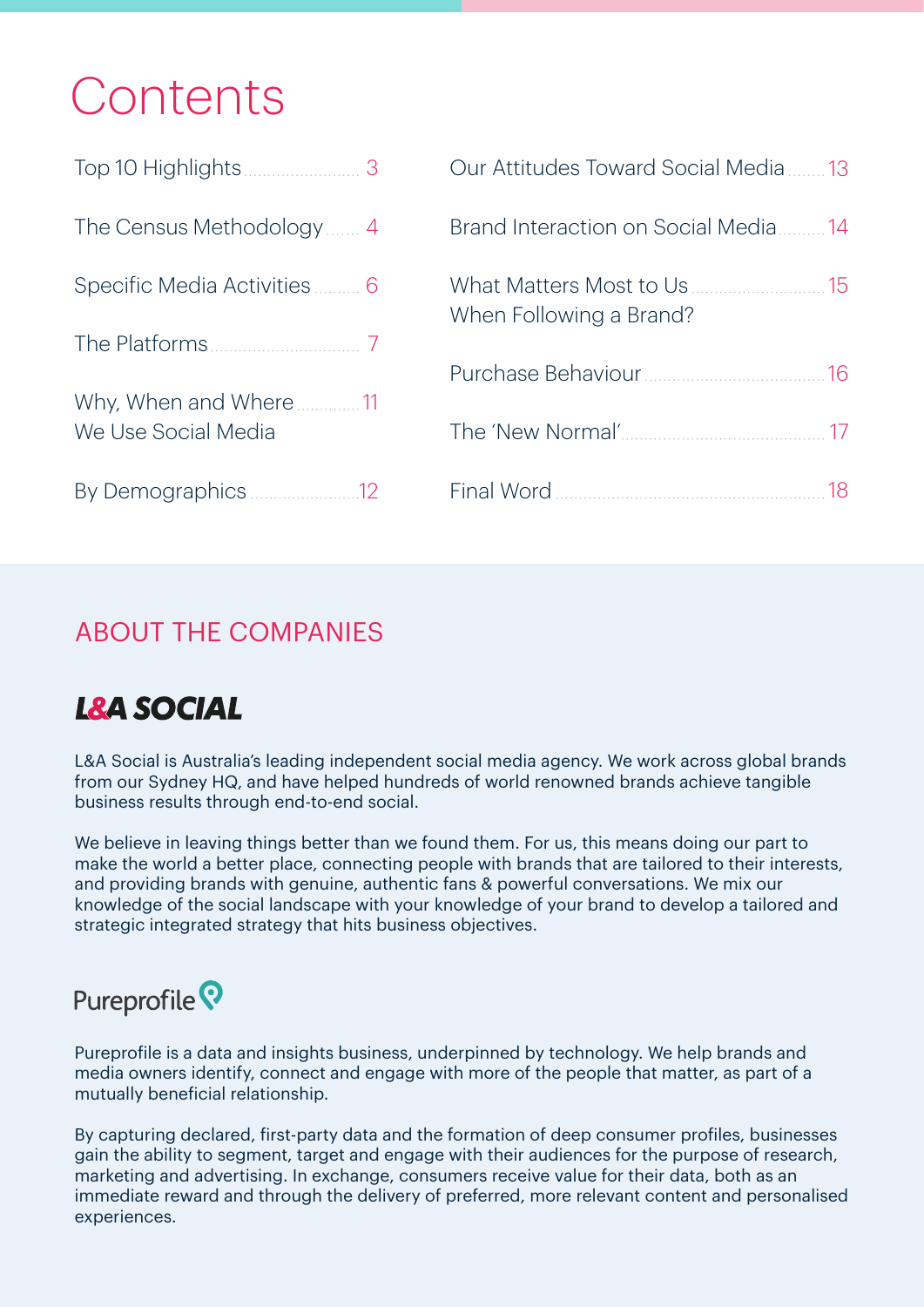## Top 10 Highlights

- 01 The current COVID-19 crisis has had a significant impact on social media consumption, with time spent on social growing nearly 30%.
- O<sub>2</sub> The percentage of Australians active on social media has remained relatively static over the last 6 months: Facebook (used by 89% of Australians), YouTube (62%) and Instagram (46%) are the dominant platforms.
- 03 The amount of time Australians spend on social media daily has increased dramatically over the last 6 months.
- 04 Currently, Australians report spending more than an hour a day on the following platforms: YouTube (90 minutes a day on average), Facebook (85 minutes) and Instagram (77 minutes) and TikTok (71 minutes).
- 05 Increased media consumption has not been restricted to the online world as offline television watching also saw a significant increase and now sits at 73 minutes a day on average.
- O6 A majority of Australians are happy with the amount of time they spend on social media (64%, down 1% since January) and think it helps them feel connected (60%, down 1% since January).
- O7 One-in-four Australians (25%, down 10%) say they can't live without social media.
- O8 Australians follow an average of at least 14 brands on social media, 70% of Australians follow at least one brand.
- O<sub>9</sub> More than two-in-five Australians used social media to make a purchase in the past 12 months with Facebook being the primary purchase platform.
- The 45% of Australians who report making a purchase via social media in the past 12 months spent an average of \$245 (up from \$226 in January).  $1<sup>0</sup>$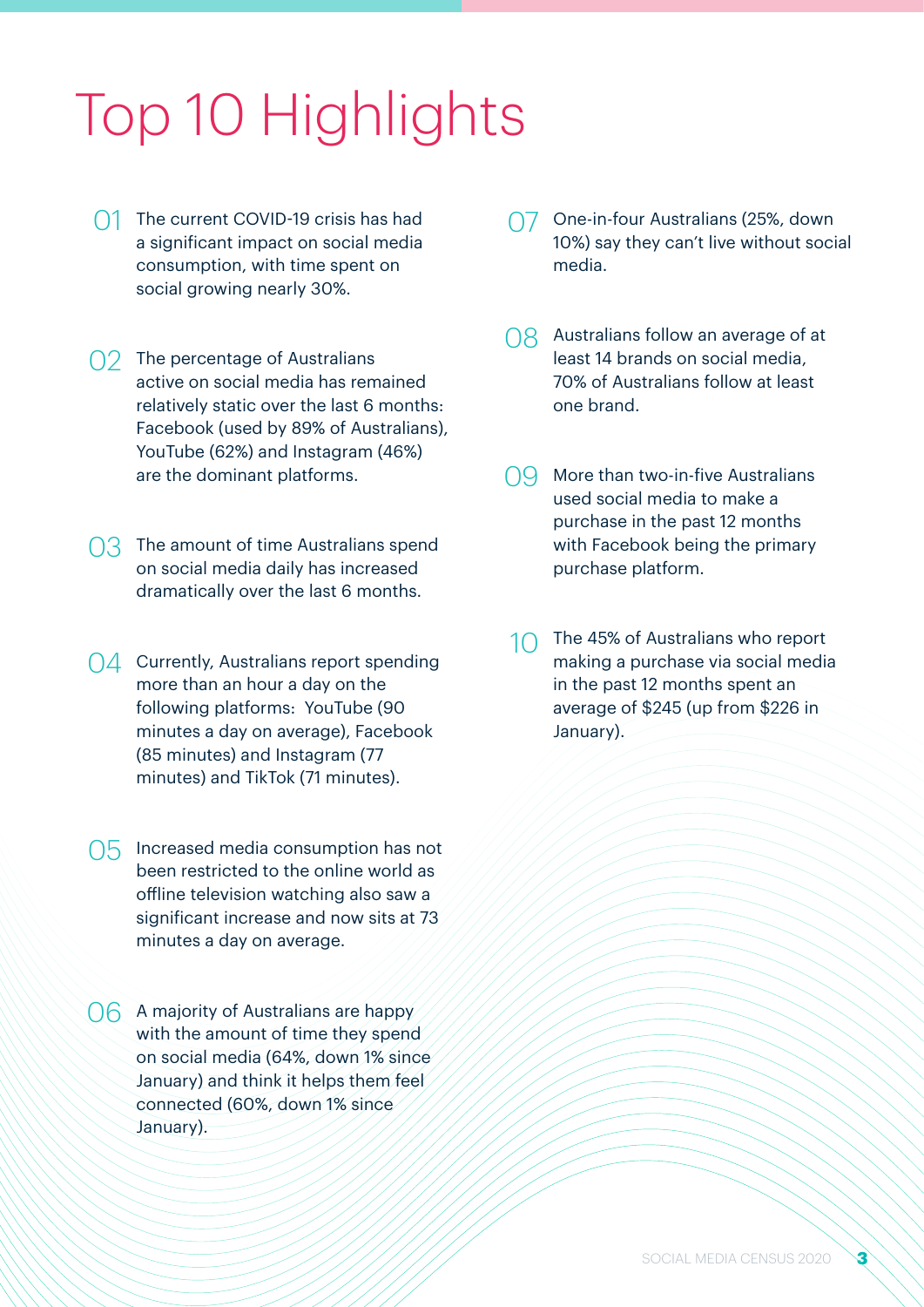## The Census Methodology

Pureprofile and L&A Social Media partnered to gather data reflecting the latest social media consumption patterns and trends in Australia including how social media compares to other media platforms. The data was collected using an online survey with a range of respondents across Australia across all demographics.

|             | <b>JANUARY 2020</b>                                   | <b>JUNE 2020</b>                                      |
|-------------|-------------------------------------------------------|-------------------------------------------------------|
| Methodology | Online survey<br>27 questions                         | Online survey<br>27 questions                         |
| Samples     | 47% Male / 53% Female<br>National in scope<br>Age 18+ | 43% Male / 57% Female<br>National in scope<br>Age 18+ |
| Fieldwork   | Margin of error = $+/- 3.2\%$ ,<br>19 times out of 20 | Margin of error = $+/- 4.1\%$ ,<br>19 times out of 20 |

#### Weekly Usage Across All Media Channels (Online & Offline)

The first half of 2020 has seen a dramatic change in the amount of time Australians spend active on social media channels.

Since January 2020, **weekly online channel usage has increased across all major social media platforms** as Australians have complied with the government's 'stay at home' orders in an effort to flatten the curve of the COVID-19 virus.

In addition, to their increased online screen time, **Australians have also been spending more time on the couch with weekly offline television viewing undergoing a similar increase**.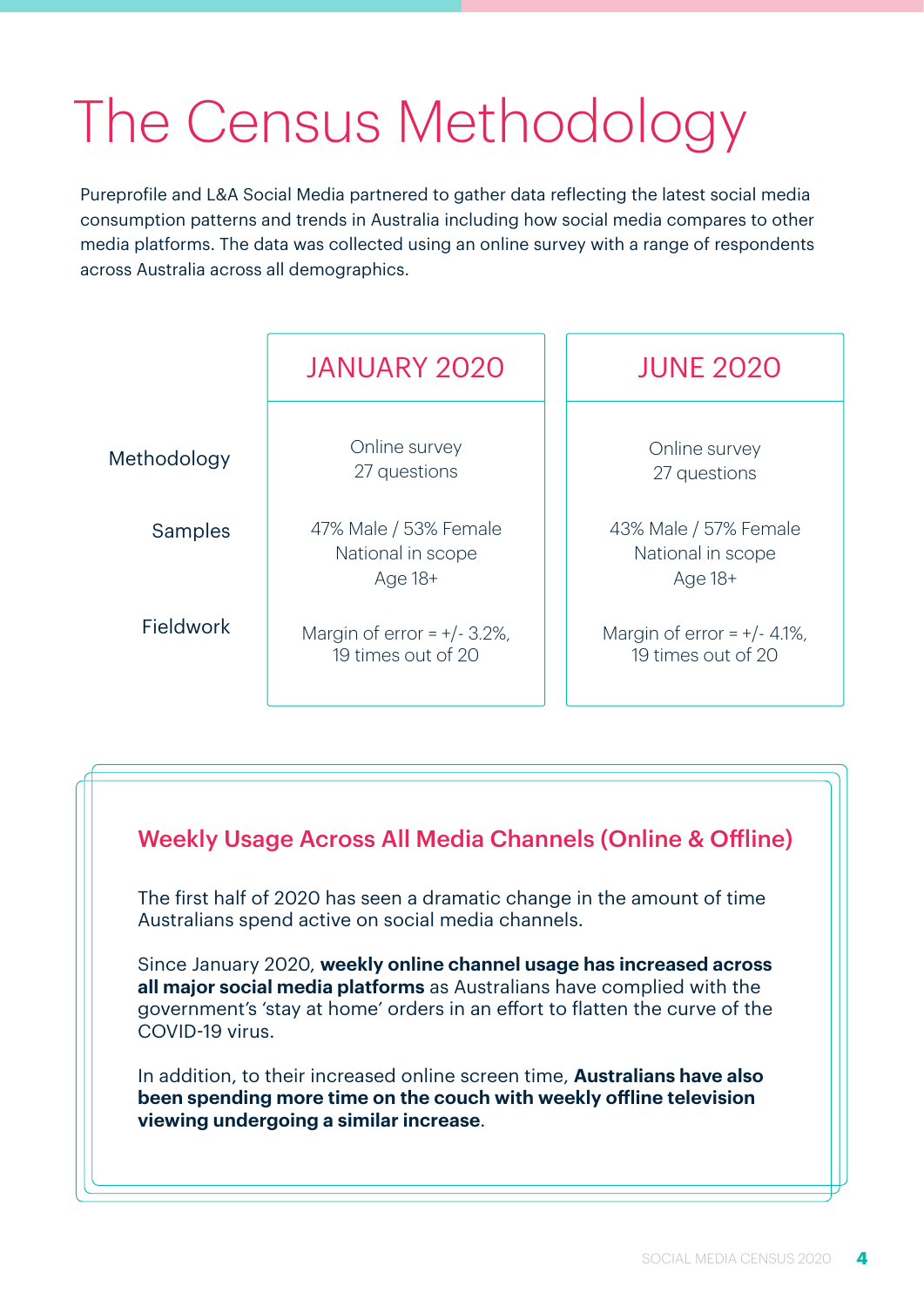#### The top four media activities in the average week for Australians are Facebook, YouTube, watching offline TV, and Instagram.

Our study revealed a significant increase since January in the weekly time Australians spent on 10-of-12 different media channels tracked with **YouTube, Facebook** and **Instagram** leading the way.

**Televison (offline), Twitter** and **Snapchat** occupied the next tier of weekly time committed followed by **watching television (online), LinkedIn** and **radio**.

Among the activities which Australians spent the least time on in the average week were **reading the news (online), reading newspapers and/or magazines**.

#### Reported Weekly Usage (All Media)



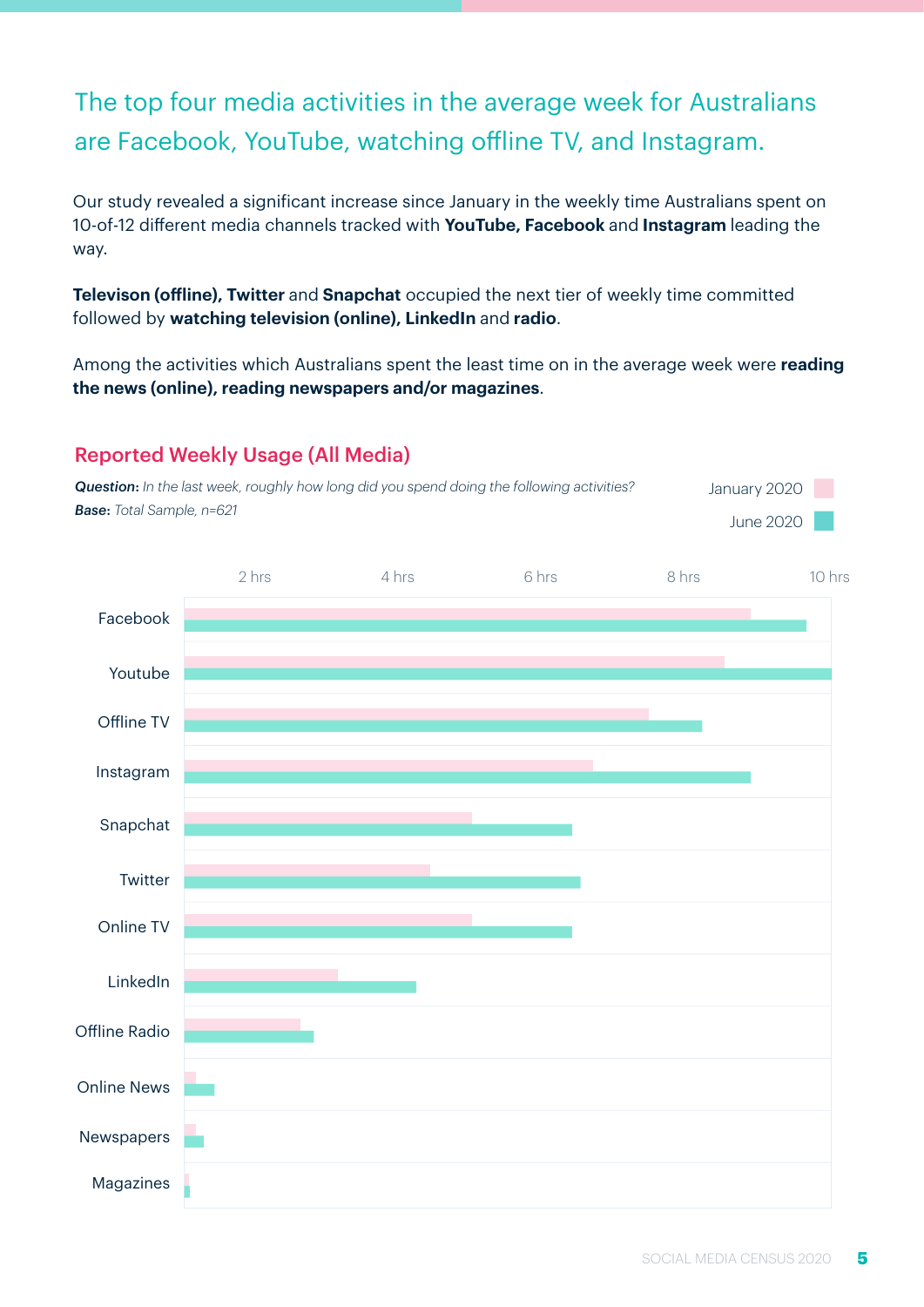## Specific Media Activities

(DEMOGRAPHIC HIGHLIGHTS)

The consumption patterns for channels is largely aligned to age demographics.

There were a number of interesting splits in the data related to media activities.

First and foremost, younger Australians (i.e. those 18-35) have moved the bulk of their television viewing online, leaving offline television and its audience of older Australians behind.

Younger Australians have gone the same route with radio, leaving traditional offline broadcast radio behind for the eclectic variety afforded by online streaming services like Spotify and Pandora.

As for newspaper and magazine consumption, males report higher levels of reading newspapers (online or offline) in the average week than females who reported slightly higher levels of magazine consumption.



23% of 18-24 yo report watching none (23% report watching less than 60 minutes)

30% of 55+ yo report watching more than 20 hours

30% of 25-44 yo report watching 1-2 hours per week



Roughly 50% of 55+ yo report none

25-34 year olds report watching the highest amount of tv online (30% between 3-10 hours)



Online News

65+ yo report listening to the radio far more than any other age demographic (14% more than 20 hours)

18-24 year olds listen to the radio less than any other demographic



Radio

Males are more likely to read news online than females & the average time spent is 1-2 hours per week

41% of 18-24 year olds report spending no time reading news online





67% of 25-34 yo report reading no newspapers offline

65+ holds the most time reading newspapers with 8% reading 6-10 hours weekly

Males are more likely to read news offline (17% to 10%) than females



**Magazines** 

Females are more likely to spend 1-2 hours reading magazines (10% vs 7% of males)

An average of 60% of people report spending no time reading magazines each week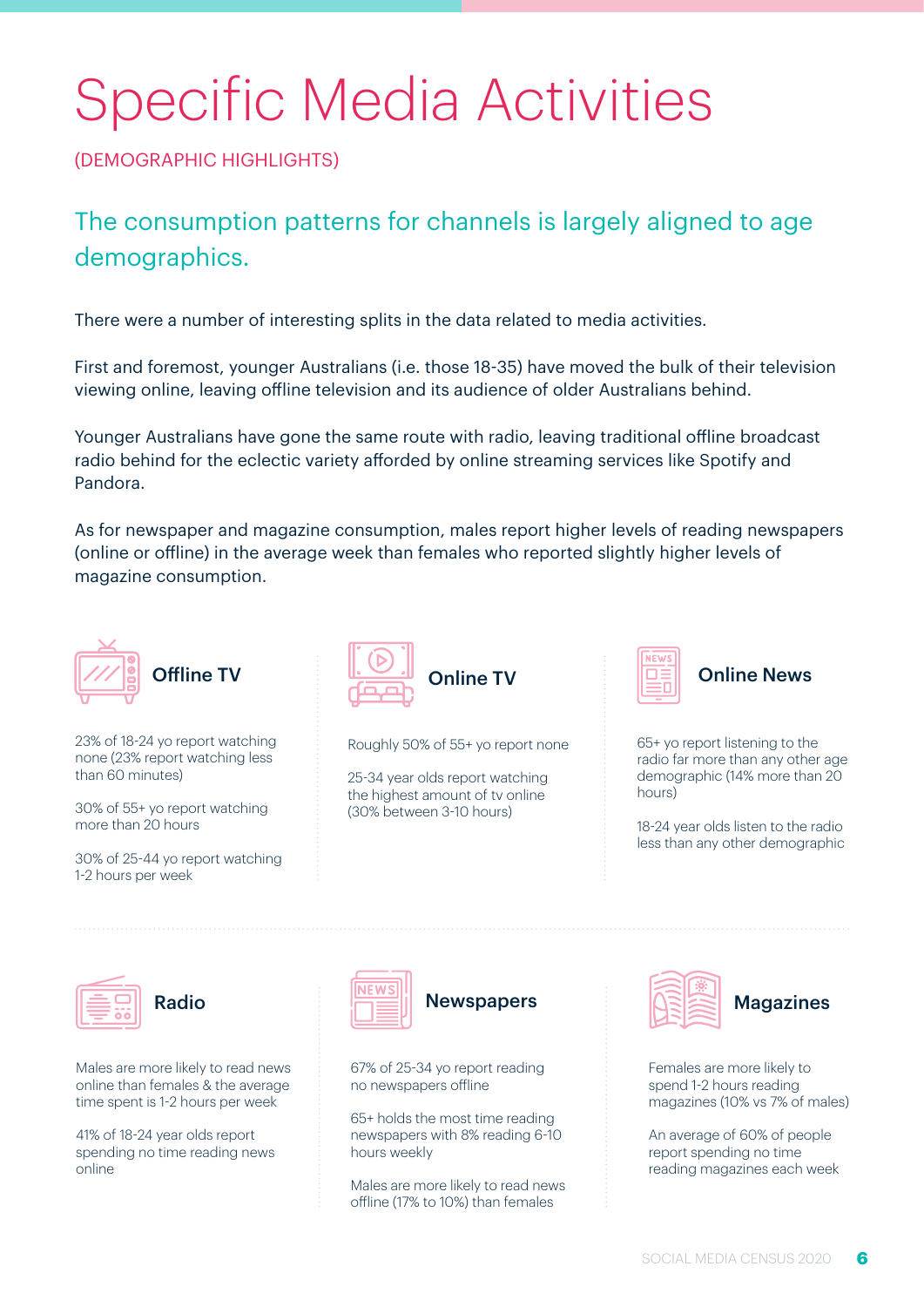### The Platforms

With a range of social media platforms to choose from, YouTube, Facebook and Instagram are currently the primary platforms being used by a majority of Australians.

**Facebook is the number one**, most widely used platform amongst Australians with nearly ninein-ten reporting spending time on it daily/weekly. Not surprisingly, it attracts Australians of all ages.

YouTube is Australia's second most used social media platform with 2-in-3 Australians of all ages consuming its content on a daily/weekly basis.

**Instagram**, also widely used with 1-in-2 Australians active on the platform, tends to attract a slightly younger audience and skew female.

Roughly one-in-four Australians report using **Twitter**, **LinkedIn** and **Snapchat**. Twitter users tend to be under 40 while LinkedIn users fit a 25-50 profile— both have a slightly more male skew. Snapchat users however, skews female and have the youngest age profile of any of the major platforms (Tik Tok excluded).

#### Social Media Platform Use (% use)



*Facebook, Youtube, and Instagram are the mainstream social media platforms of choice for the majority of Australians.*

*At the same time, significant sub-sets of Australians continue to utilise niche platforms LinkedIn, Snapchat and Twitter. A notable newcomer over the past six months, TikTok has gained traction amongst a growing number of Australians (largely those under 25).*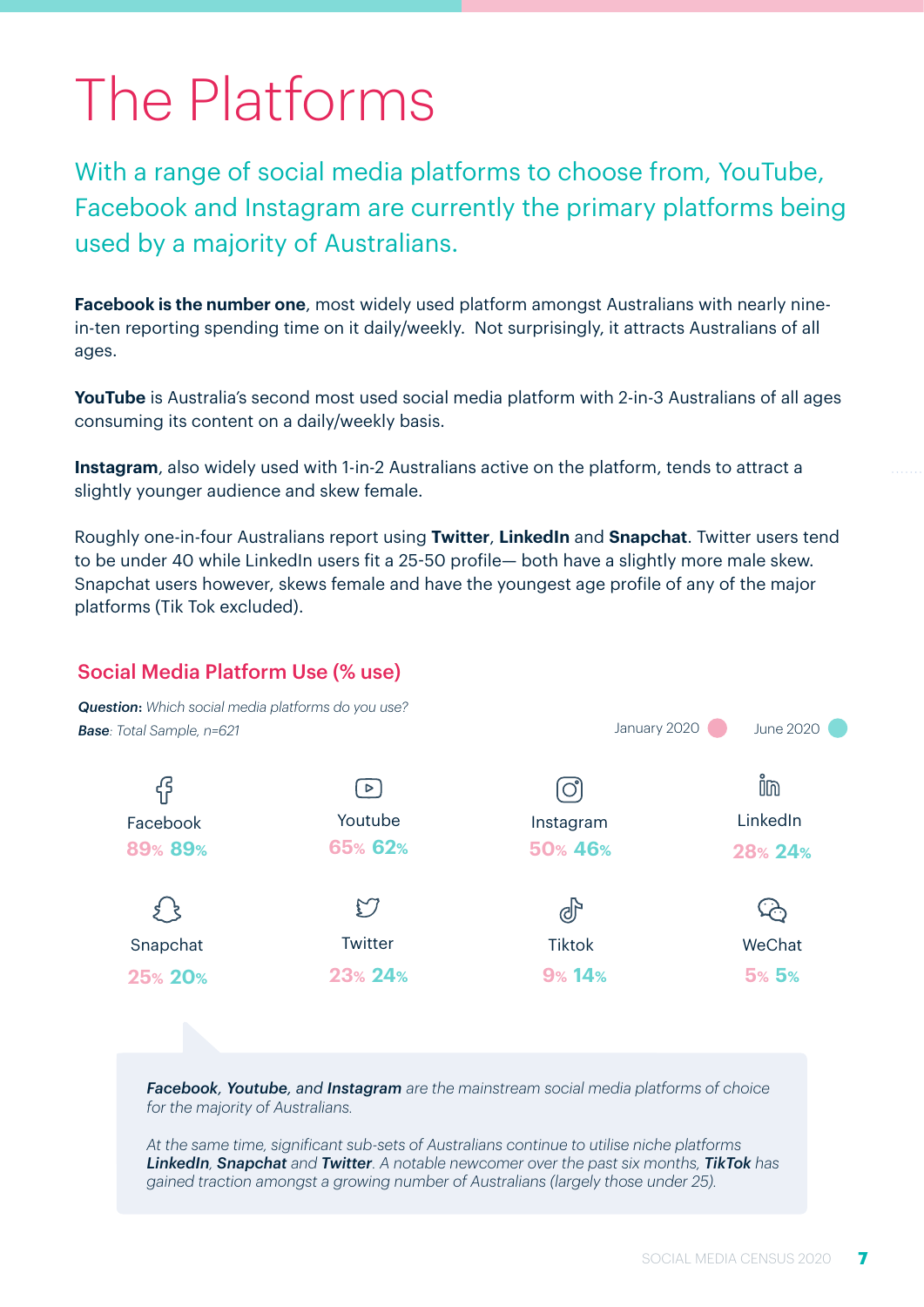### **FACEBOOK**

Platform penetration: 89% of Australians Daily time on platform: 85 minutes Weekly average hours: 9 hours 54 minutes



**USAGE BY AGE**

#### **USAGE BY STATE**





Instagram

Platform penetration: 50% of Australians Daily time on platform: 77 minutes Weekly average hours: 9 hours







*The profiling data shows that while Facebook's penetration is spread relatively evenly across age sub-groups, Instagram's user base has a slightly younger and more female skew.*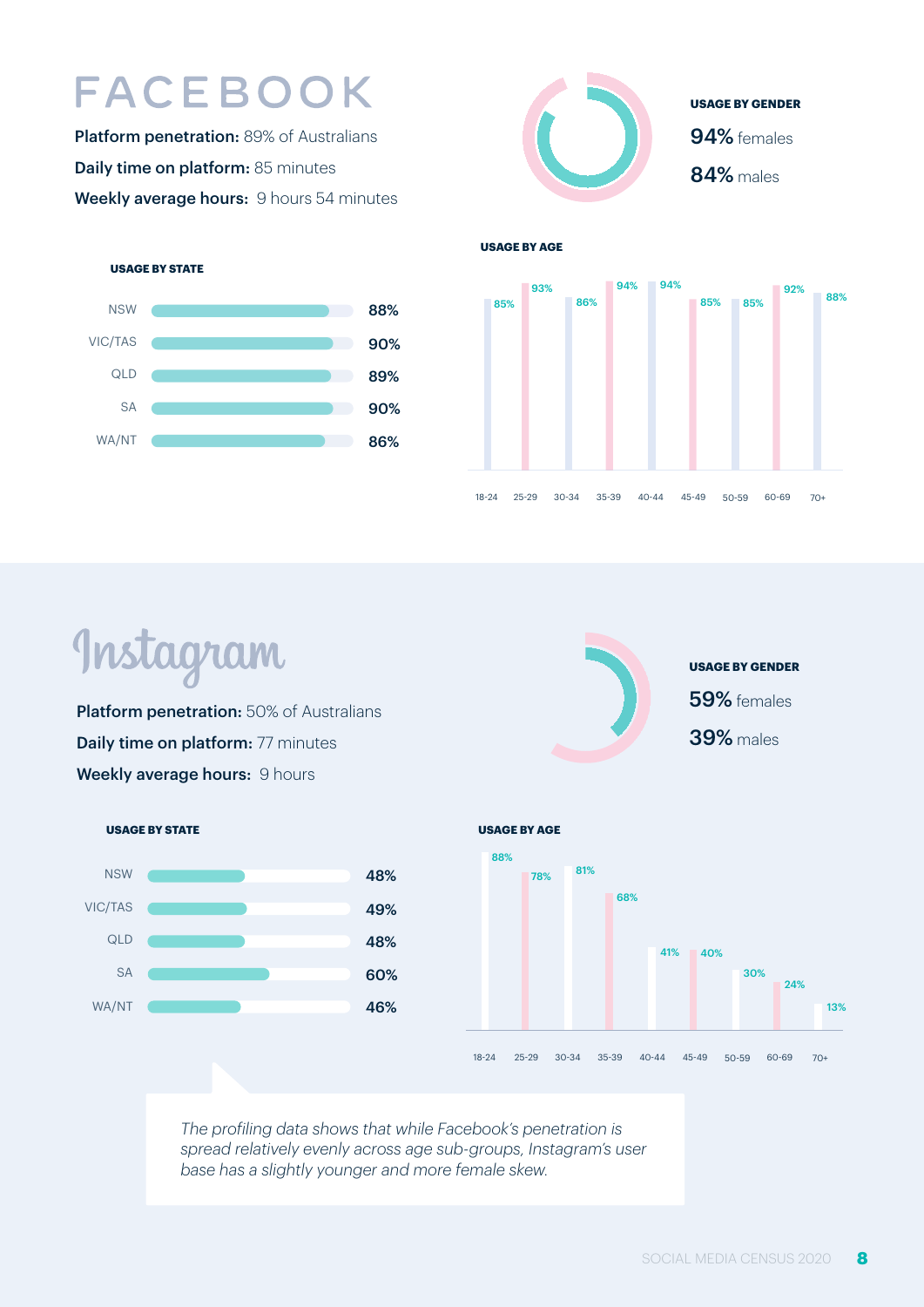### **Lwitter**

Platform penetration: 23% of Australians **Daily time on platform:** 58 minutes Weekly average hours: 6 hours 48 minutes

#### **USAGE BY STATE**







### **Linked** in

**Platform penetration:** 28% of Australians Daily time on platform: 38 minutes Weekly average hours: 4 hours 24 minutes





**USAGE BY AGE**



*Though Twitter and LinkedIn have similar male skews in their gender profiles, Twitter's age profile has an under 40 focus, while LinkedIn has broader appeal among working-age Australians.*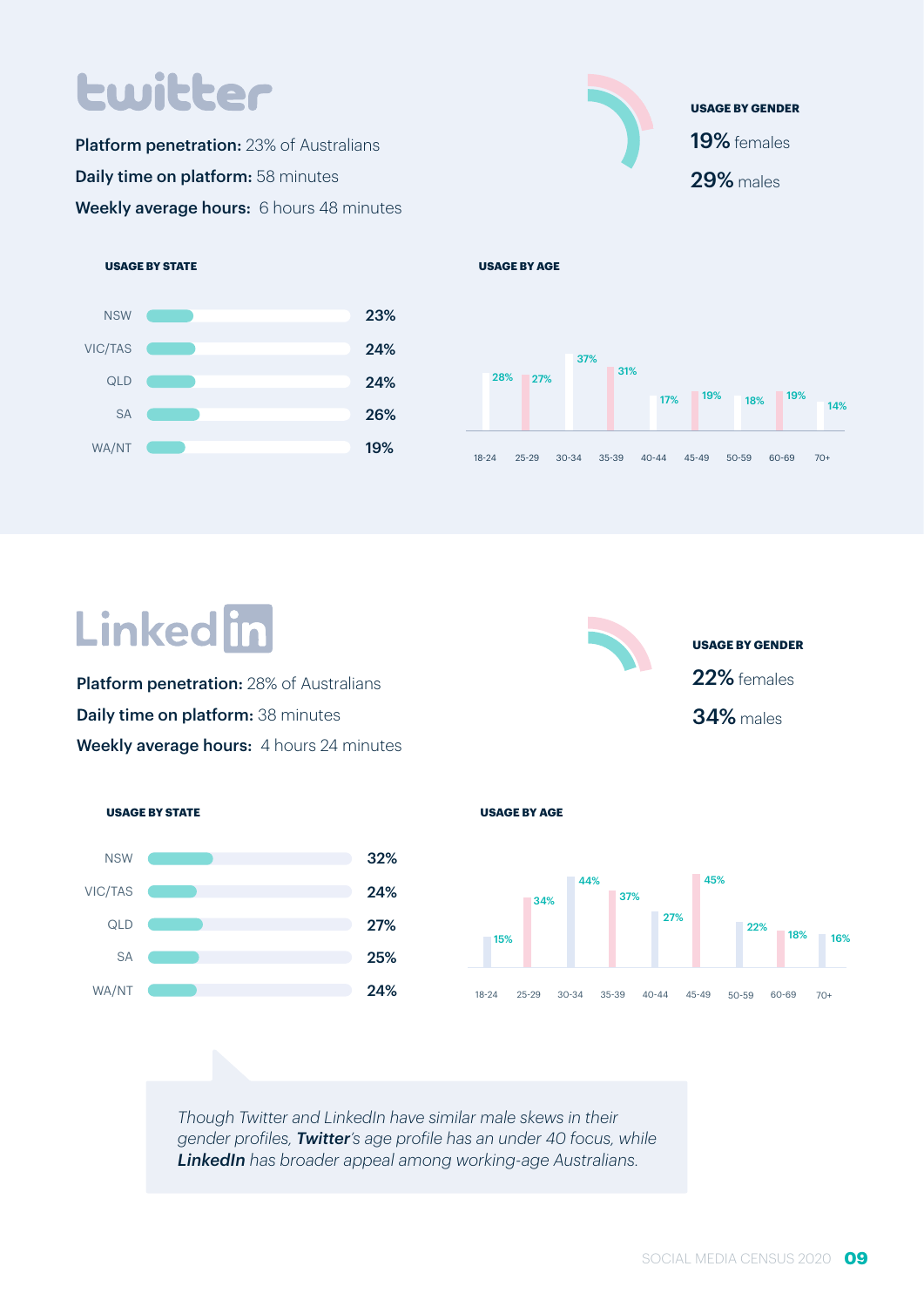### **SnapChat**

Platform penetration: 25% of Australians Daily time on platform: 57 minutes Weekly average hours: 6 hours 42 minutes







**USAGE BY AGE**

### **D** YouTube

Platform penetration: 65% of Australians Daily time on platform: 90 minutes Weekly average hours: 10 hours 30 minutes







*The profiling data on Snapchat reveals a user base that is more female than male and skews under 30 years of age. In contrast, YouTube users are slightly more male than female and more evenly spread across all age groups.*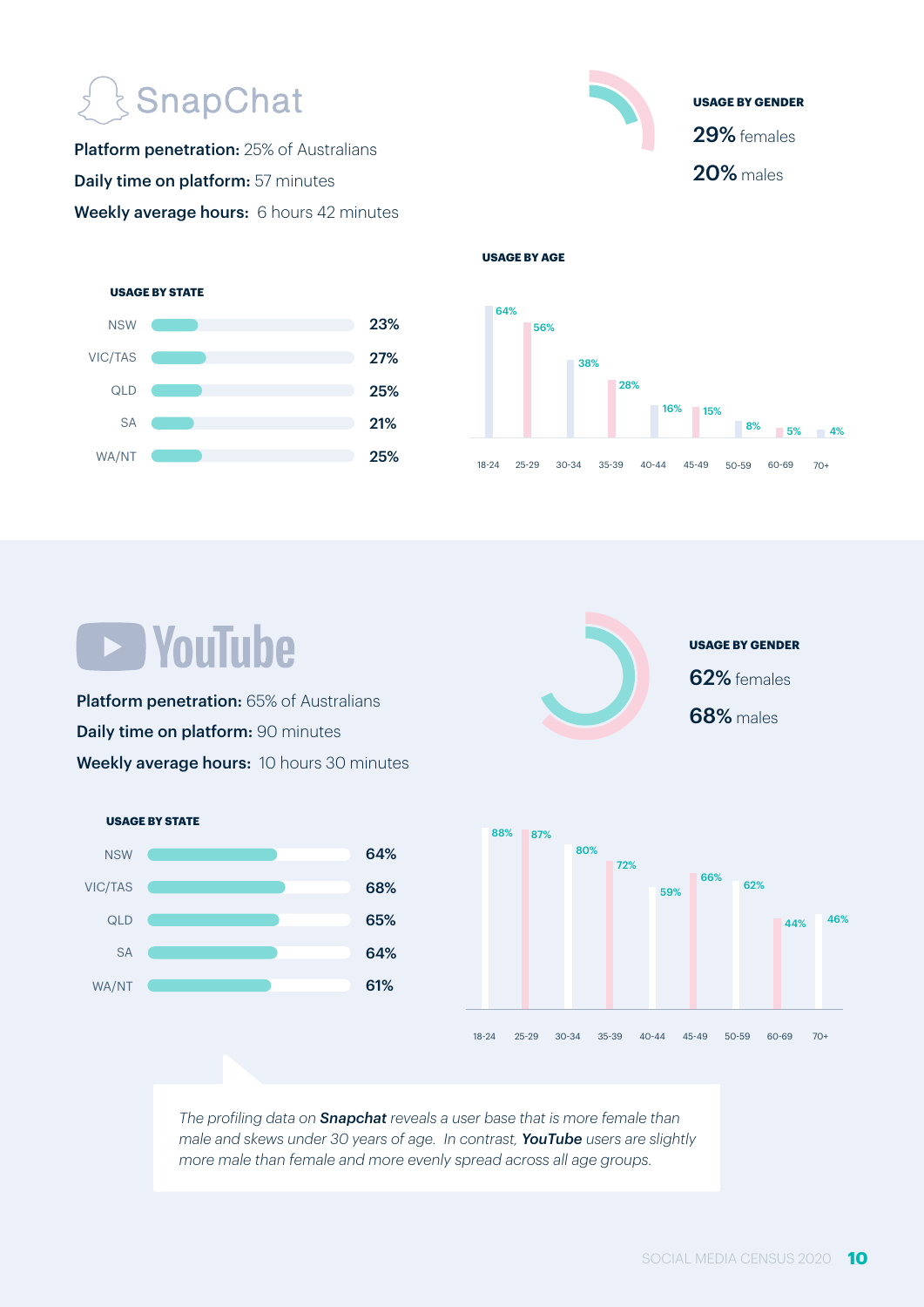# Why, When and Where We Use Social Media

Connection (with friends, family and groups), sharing (photos, videos and stories) and entertainment (watching videos, catching up on the news or just passing the time) are the main reasons why Australians use social media. Researching products, following brands I love, and shopping are also prominent social media usage activities.

As for the when and where of social media use, Australians access social media at all hours of the day with early and late evening being prime social media time and typically most often do so while in their loungeroom/kitchen.



#### Why We Use Social Media

January 2020 June 2020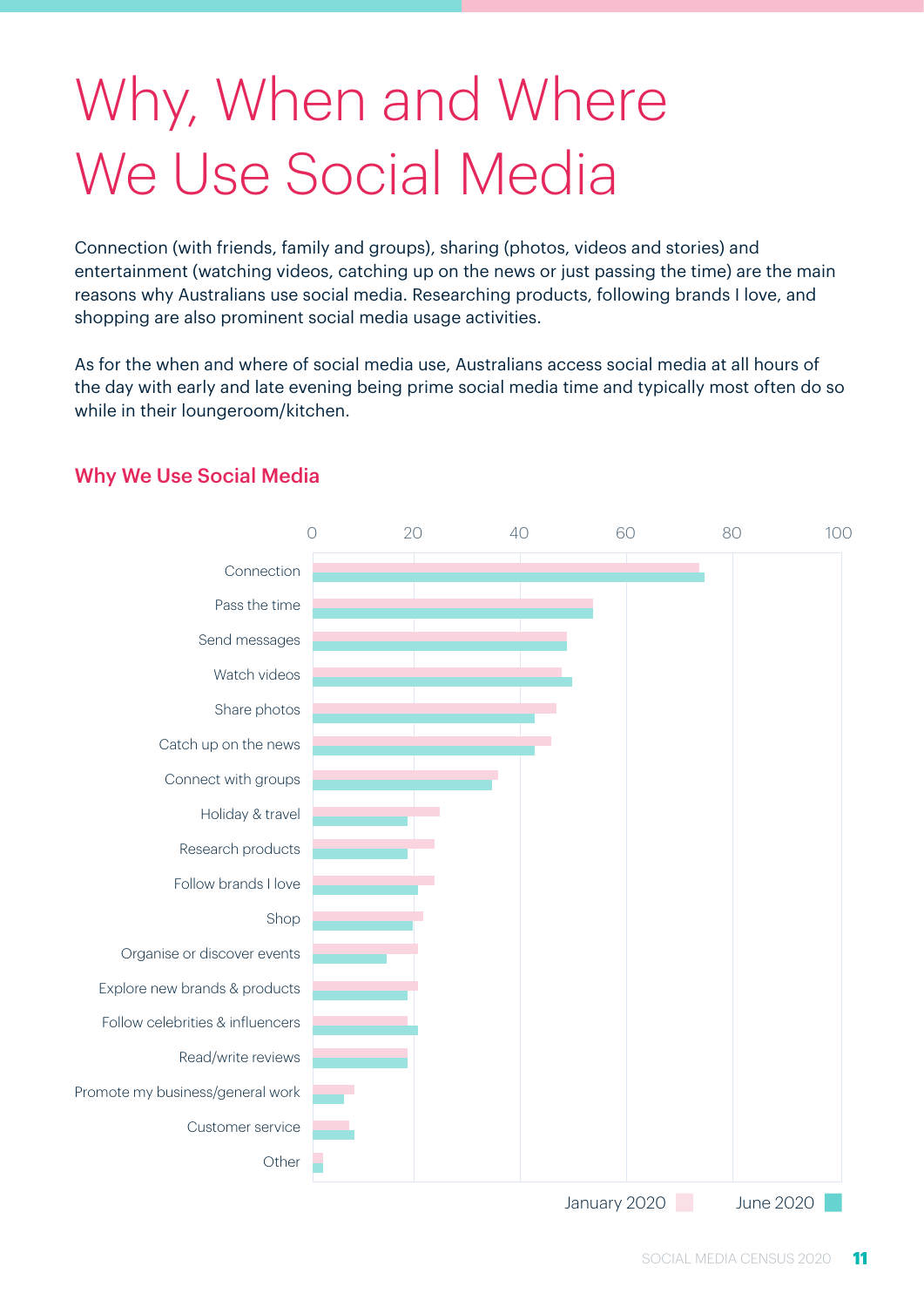# By Demographics

Not surprisingly, there were some significant age and gender specific differences in why/how Australians use social media.

Females were significantly more likely than males to cite using social media for the following reasons:

**To connect with friends and family** (81% vs. 66%), **shop or gain shopping inspiration** (25% vs. 11%), **follow brands I know and love** (26% vs. 14%), **follow celebrities and influencers** (20% vs. 11%).

#### **18-24** yo

were significantly more likely than any other age group to use social media to watch videos (67%) or follow celebrities and influencers (30%).

#### **35-44** yo

were significantly more likely than any other age group to use social media to send messages or make calls (59%), share photos and videos (56%), connect with like-minded people/ community groups (45%) or explore new brands (36%).

#### **25-34** yo

were significantly more likely than any other age group to use social media to catch up on news and current affairs (53%).



were significantly more likely than any other age group to use social media to connect with family and friends (86%).

#### Time of Day Usage

*Question: When are you most active on social media?*



#### Top 3 Locations



| Public transport   | 24% |
|--------------------|-----|
| In restaurants     | 20% |
| In the bathroom    | 19% |
| In social settings | 19% |
| Whilst shopping    | 12% |
| Whilst working out | 10% |
| In the car driving | 3%  |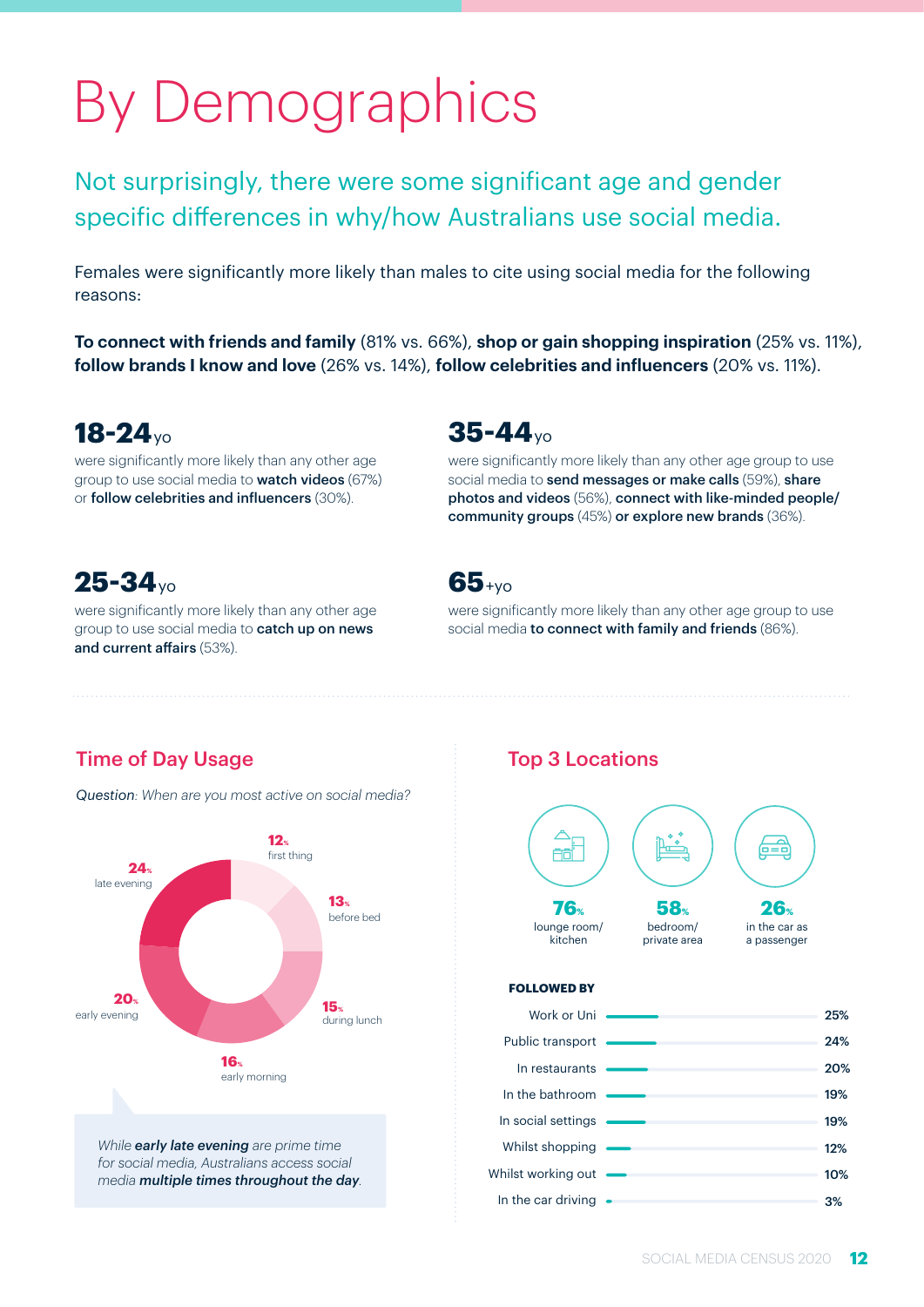# Our Attitudes Toward Social Media

#### Like most things in life there are good and bad sides to social media use.

Our attitudes toward social media continue to evolve and shift as we as a society figure out how we use social media to enhance our lives. Currently, the good outweighs the bad, with social media helping us feel more connected to others.



A majority of Australians are **happy with** the amount of time they spend on social media (64%, down 1% since January) and think it helps them feel connected (60%, down 1% since January).

One-in-two Australians (50%, up 1%) think social media improves their relationships because they keep in better touch with friends and family.

More than 2 in 5 say they **consume** a majority of their news via social media (43%) and that it inspires them to try new things (43% down 2% since January).



Roughly one-in-five of Australians (25%, down 10%) say they **can't live** without social media and 35% (up 1% since January) say **social media makes** them compare themselves to others.

One-in-four Australians (27%, down 3%) feel they are addicted to social media.

One-in-four Australians (27%, up 5%) say they see friends and family less often because they connect to them via social media.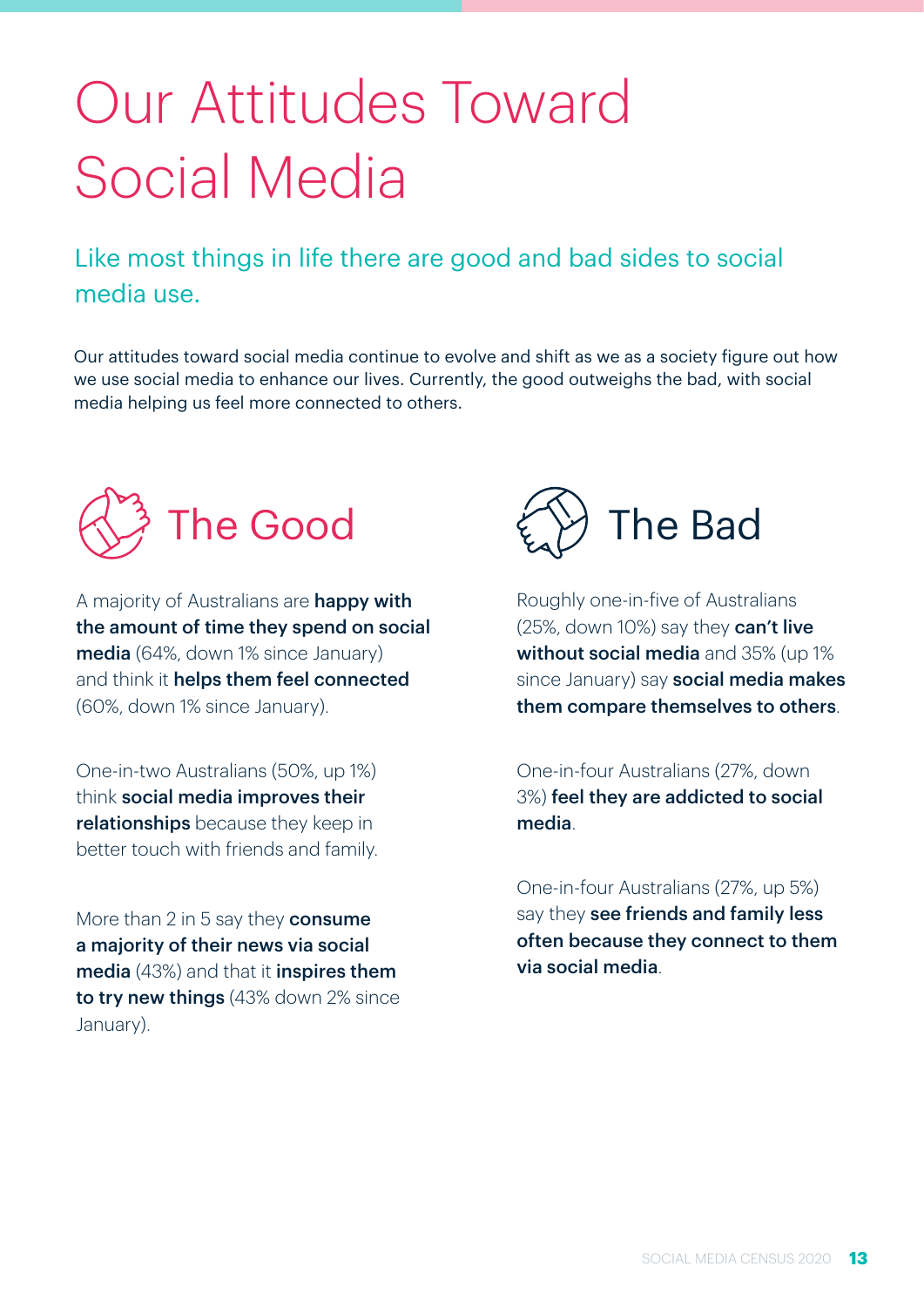# Brand Interaction on Social Media

**Australians follow an average of 14 brands on social media** — a number that increases amongst the younger demographics.

The reasons why we follow brands has changes from January to June, with **brand product & information losing first place to discounts & promotions**. With the currently unstable economy Australians are increasingly looking to social media to be the first to know about promotions.

What matters most to Australians about the brands they follow are the **brand's content and values** and **how engaged they feel with the brand**, with 43% of Australians saying that following a brand on social media helps them trust the brand more.

As for disengaging, the two main reasons Australians unfollow brands are that **they 'move on/ lose interest'** or because **brands posts appear spammy**.



#### Why We Follow Brands on Social Media

While brand & product information was first in January, this is now replaced with discount and promotions given an unstable economy, likewise topical commentary and social / political stance is up correlating to the high rate of political and topical commentary over the past months.

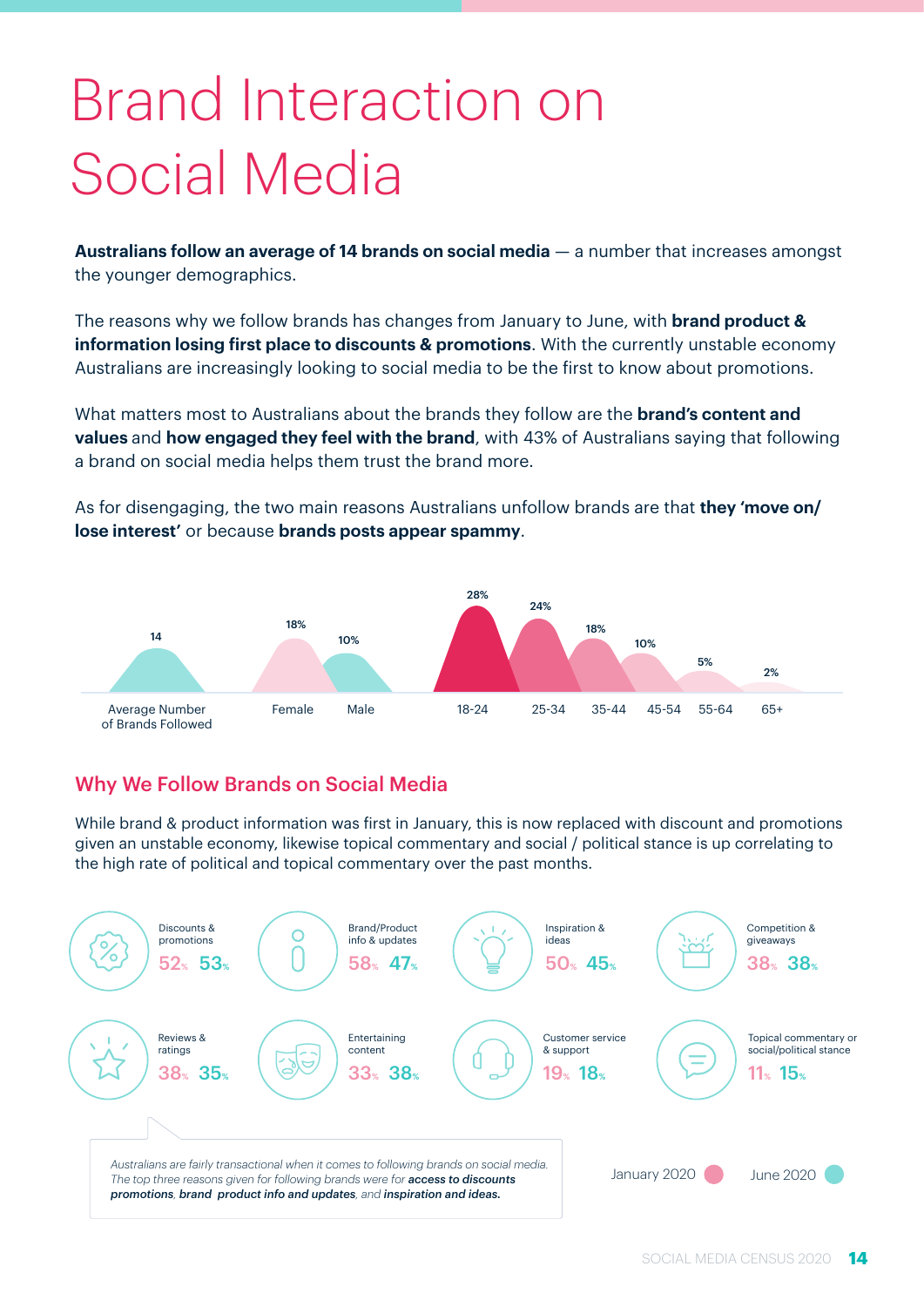# What Matters Most to Us When Following a Brand?

Content, values and engagement are the three drivers that matter most to brand followers on social media.



#### Why We Unfollow Brands

Females 25% were significantly more likely than males 13% to have unfollowed a brand in the past 12 months and 25-39 (31%) were significantly more likely to have unfollowed a brand in the past 12 months than younger or older Australians.

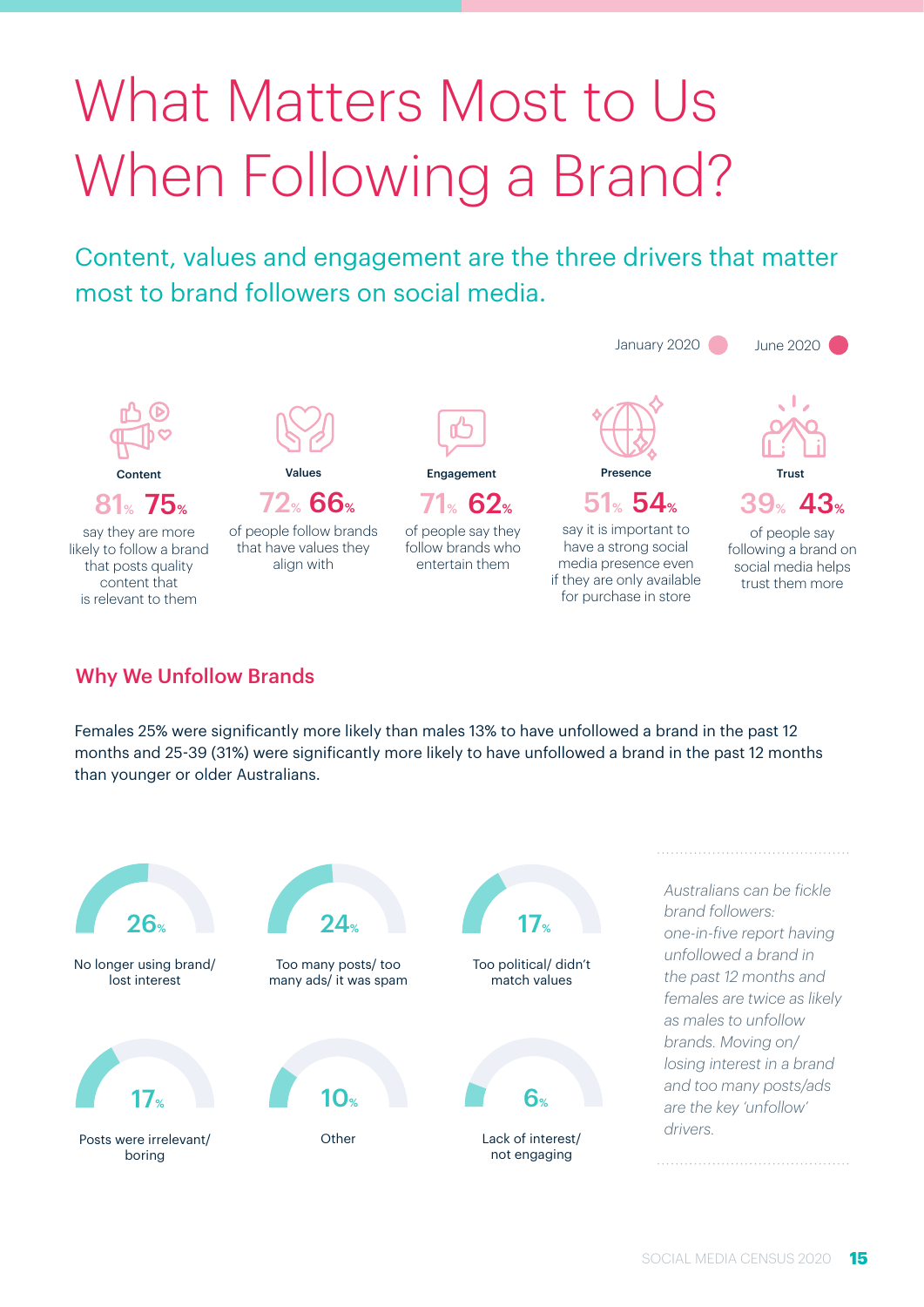### Purchase Behaviour

Two-in-five Australians report having used social media to make a purchase in the past 12 months with females making more purchases than men.

On average, Australians who have made purchases via social media in the past year spent an average of \$245 – an amount that increases with age.

Shipping costs, consumer reviews/ratings and discount codes/sales are the top three purchase decision factors in terms of importance for those making social media purchases.



% of people who made a purchase via social media in the last 12 months

#### **WHAT THEY BOUGHT**

| Health & wellness products          | 25% |
|-------------------------------------|-----|
| Beauty & makeup related products    | 25% |
| Homewares/household items  24%      |     |
| Baby/kid related products  14%      |     |
|                                     |     |
|                                     |     |
|                                     |     |
| Outdoor/adventure equipment  10%    |     |
| Computers, gaming & electronics  9% |     |
|                                     |     |
|                                     |     |
|                                     |     |
| Movie/music download/streaming  8%  |     |
|                                     |     |

#### What impacts our purchasing decisions?

Shipping costs, consumer reviews/ratings and discount codes/sales are the top three decision factors in terms of importance when making social media purchases.



#### **AMOUNT SPENT ON GOODS THROUGH SOCIAL MEDIA IN THE LAST 12 MONTHS**

Australians who made a purchase in the past 12 months via social media spent an average of \$245. While there were no significant regional differences, males outspent females and the total amount spent increased with age up to retirement.

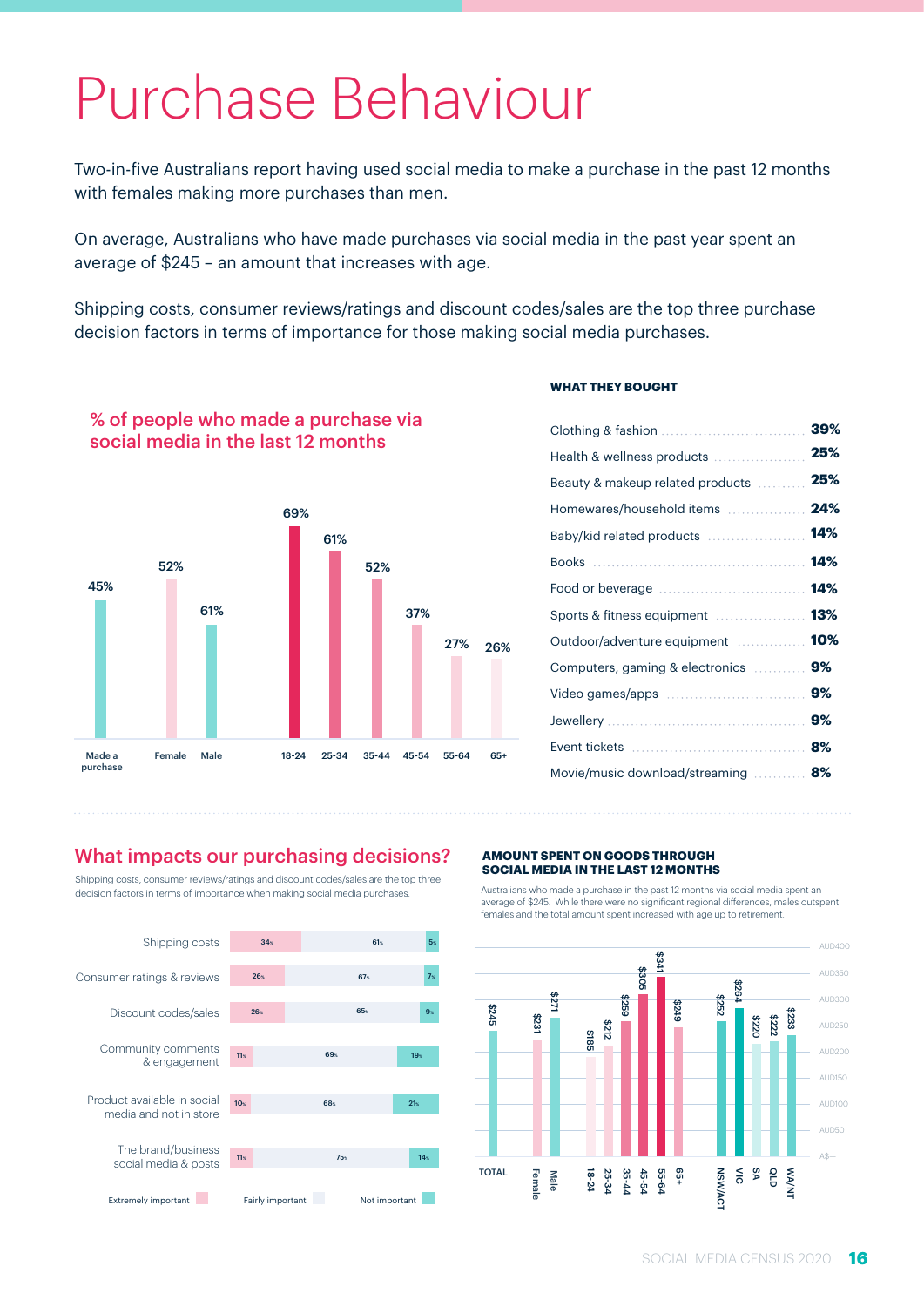### The New Normal

The COVID-19 pandemic has had a significant and long-term impact on the lives of Australians. Below are the things Australians would like to see be part of the 'New Normal'. Aside from hand sanitising, some of the biggest things Australians would like to keep are flexible work arrangements and more time at home with family.

| Hand sanitiser stations in public spaces <b>Examine Stationary State State State State State State State State State State State State State State State State State State State State State State State State State State State</b> | 61%             |
|--------------------------------------------------------------------------------------------------------------------------------------------------------------------------------------------------------------------------------------|-----------------|
| Flexible work arrangements <b>Example 2018</b> 2019 12:00:00 12:00:00 12:00:00 12:00:00 12:00:00 12:00:00 12:00:00 12:00:00 12:00:00 12:00:00 12:00:00 12:00:00 12:00:00 12:00:00 12:00:00 12:00:00 12:00:00 12:00:00 12:00:00 12:0  | 58 <sub>°</sub> |
| More time spent in the home with family <b>Example 20</b> in the spent in the home with family                                                                                                                                       | 44 <sub>%</sub> |
| Contactless delivery <b>contactless</b> delivery <b>contactles</b>                                                                                                                                                                   | 35 <sub>°</sub> |
| Protective plastic screens in every checkout / cashier counters <b>constants</b> and the plastic screens in every checkout / cashier counters                                                                                        | 35 <sub>°</sub> |
| Cashless payments on goods and services <b>Manual Cashless payments</b> on goods and services <b>Manual Cashless</b>                                                                                                                 | 32 <sub>%</sub> |
| More online shopping <b>contract the contract of the shopping</b> contract the contract of the shopping                                                                                                                              | 32 <sub>%</sub> |
| Online education <b>contracts</b> and contracts are all the contracts of the contract of the contract of the contracts of the contracts of the contracts of the contracts of the contracts of the contracts of the contracts of the  | 31 <sub>°</sub> |
| Restrictions on number of people in public spaces <b>Communist Container and September</b>                                                                                                                                           | 29.5            |
| Remote medical consultations <b>Exercise Constanting Consumers</b>                                                                                                                                                                   | $27^{\circ}$    |
| Requirements to wear personal protective gear (e.g. face masks) $\quad \  \  \, \ldots \quad \  \  \, \ldots \quad \  \  \, \ldots \quad \  \, 13$ $\,$                                                                              |                 |
| None of the above <b>contract the series of the above</b>                                                                                                                                                                            | $9^{\circ}$     |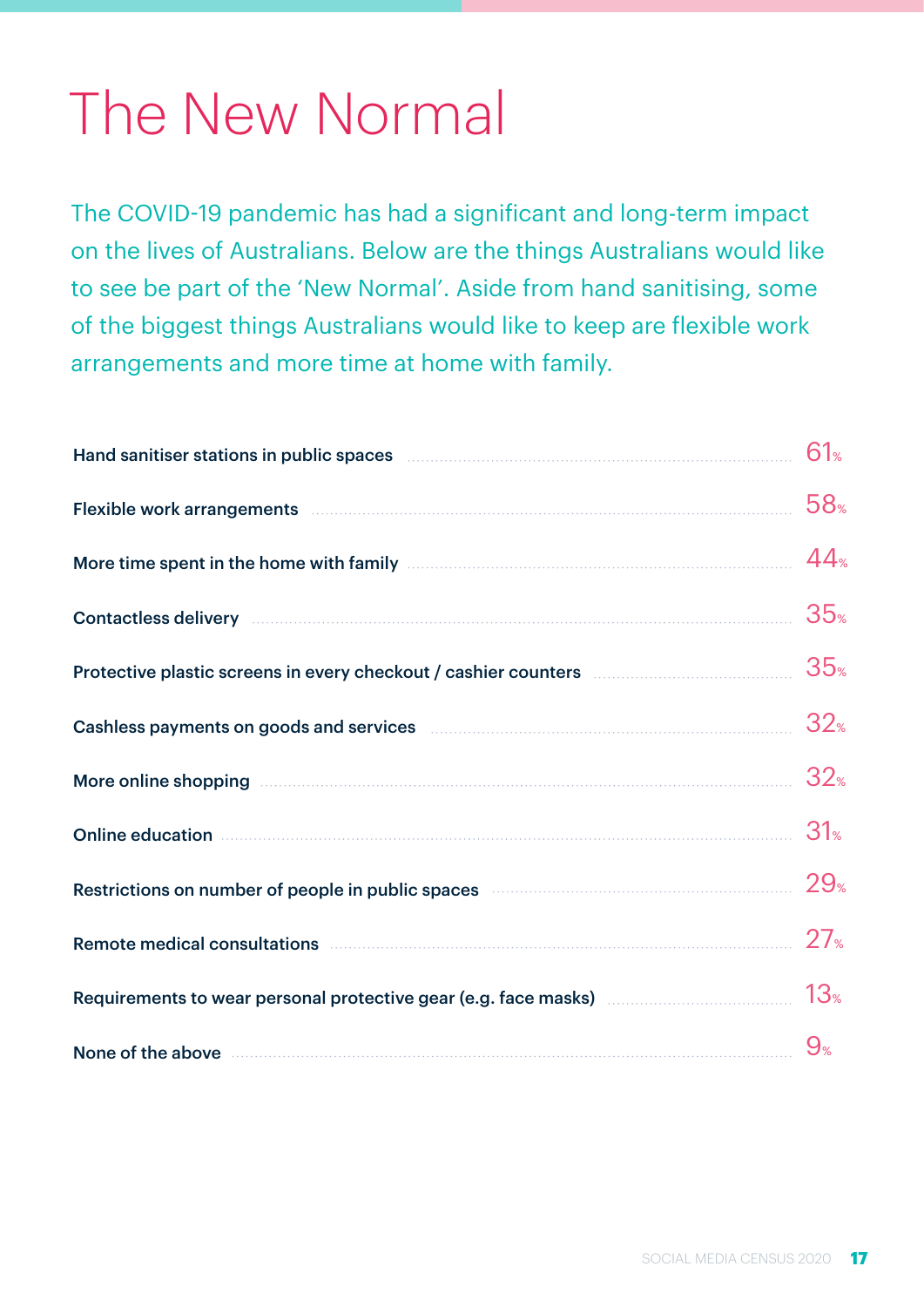### Final Word

Along with the many changes that Covid-19 has brought, we have seen a shift in our online behaviours, many of which are likely to stick around. We are more active across all media (both traditional and digital) however the increase in social media channels has risen substantially, taking the top four platforms for weekly average time spent online. Brands are holding a much larger share of voice in the issues and values of today and we are increasingly reliant on brands to keep us positive, keep us entertained, and provide value in our daily lives.

As brands, we are now more than ever before able to reach people through social media at nearly all times of day and get direct insight & consumer preference. We have an active community in social media users who want to hear from us & want to be heard by us. We also have the opportunity to see our consumers through to purchase & beyond, ensuring that every step of the way they are met with personalised service & brand tone of voice & connection.

Areas like mental health & wellness will likely grow in importance while we reconfigure our next steps and ensuring relevancy and self awareness in our messaging is more important than ever before.

Social media has played a critical role throughout the last six months in connecting us not just to each other but to the brands, businesses & people of our communities. It's an integral part of how we communicate in our daily routines and it is incredibly exciting to think about how rapidly we are evolving our use of the social media channels to add value & connection in our lives.

lard with

**Elena Fullerton** L&A Social Media Business Director